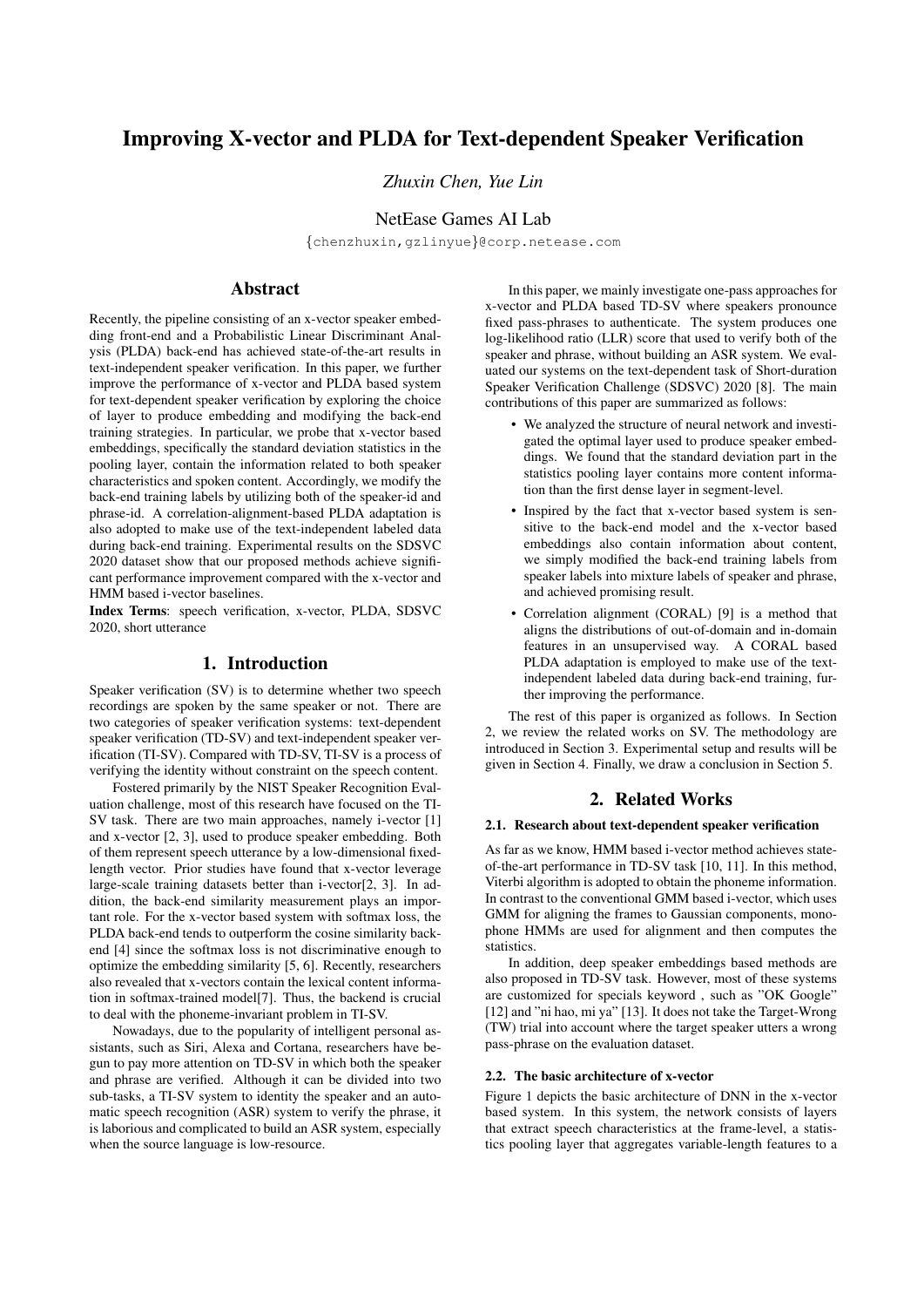fixed-dimensional vector, additional layers that operate at the segment-level, and finally a softmax output layer.

It has been shown that shallow TDNN is under-fitting when large-scale training data is available [14]. Various deeper neural network structures, such as extended TDNN (ETDNN)[15] and factorized TDNN (FTDNN) [16], are proposed to address this problem. There are some common designs shared across these models. First of all, most of the architectures use the statistics pooling layer. This layer, namely layer  $L_p$  in Figure 1, receives the output of the final frame-level layer as input, computes its mean and standard deviation, and then concatenates them together. Secondly, the dimension of the final frame-level layer is commonly higher compared with other TDNN and dense layers, except the presoftmax layer. Last but not least, a low-dimension layer  $L_x$ , as shown in Figure 1, is used to extract the speaker embeddings in most of TI-SV systems[2, 3].



Figure 1: *The basic architecture of DNN in the x-vector system.*

## 3. Methodology

#### 3.1. Overview

The proposed x-vector and PLDA based system for TD-SV have a similar calculation pipeline used in [2] for TI-SV. It can be divided into two parts, a DNN to produce embeddings that represent the information of speaker and phrase, followed by a backend model to compare pairs of embeddings. We make several changes to the entire framework, constituting the main contributions of our work. In particular, we first investigate the optimal layer used to produce embeddings. We then modify the backend training strategy accordingly. In addition, a correlationalignment-based PLDA adaptation is employed to make use of the text-independent labeled data during back-end training, further improving the performance.

#### 3.2. Acoustic features

The acoustic features are 40 dimensional filterbank (Fbank) coefficients with a frame-length of 25ms that are mean-normalized over a sliding window of up to 3 seconds. A frame-level energybased VAD is employed to filter out non-speech frames.

### 3.3. Neural network architecture

To evaluate the effectiveness of our proposed strategies in this paper, two x-vector based neural network architectures, namely ETDNN and SpecAug-FTDNN-LSTM, were used in our experiments.

ETDNN: Compared to standard TDNN, the ETDNN architecture has a wider temporal context with interleaving dense and convolution layers in the frame-level layers. We used it as the x-vector baseline. The structure of ETDNN system is depicted in Table 1.

SpecAug-FTDNN-LSTM: This system consists of the architecture of SpecAugment, FTDNN and LSTM, as depicted in Table 2. SpecAugment is a newly proposed on-the-fly data augmentation and it showed very promising results in speech recognition [17]. FTDNN factorizes the weight matrix of TDNN layer into two low-rank matrices and the first matrice is constrained to be semi-orthogonal. Skip connections between the low-rank interior layers are created to reduce the risk of gradient vanishing. LSTM layers, with a delay of 3 frames, are inserted after the FTDNN layers to capture the long-range dependencies in speech. Different from ETDNN system, the dimension of the final frame-level layer is up to 2048.

We used Kaldi [18] to train these systems, with a mini-batch size of 128, an initial learning rate of 0.001 and a final learning rate of 0.0001 for 6 epochs.

Table 1: *The structure of ETDNN system.*

| Layer | Layer Type           | Context           | <b>Size</b> |
|-------|----------------------|-------------------|-------------|
|       | <b>TDNN-ReLU-BN</b>  | $t - 2.1 + 2$     | 512         |
| 2     | Dense-ReLU-BN        |                   | 512         |
| 3     | <b>TDNN-ReLU-BN</b>  | $t - 2, t, t + 2$ | 512         |
| 4     | Dense-ReLU-BN        |                   | 512         |
| 5     | <b>TDNN-ReLU-BN</b>  | $t - 3, t, t + 3$ | 512         |
| 6     | Dense-ReLU-BN        |                   | 512         |
|       | TDNN-ReLU-BN         | $t-4.t. t+4$      | 512         |
| 8     | Dense-ReLU-BN        |                   | 512         |
| 9     | Dense-ReLU-BN        |                   | 1536        |
| 10    | Pooling(mean+stddev) | Full-seq          | 2*1536      |
| 11    | Dense-ReLU-BN        |                   | 512         |
| 12    | Dense-ReLU-BN        |                   | 512         |
| 13    | Dense-Softmax        |                   | Num.spks.   |

Table 2: *The structure of SpecAug-FTDNN-LSTM system.*

| Layer |                               |                |              | Context Context Skip Conn.   | Size      | Inner |
|-------|-------------------------------|----------------|--------------|------------------------------|-----------|-------|
|       | Layer Type                    |                |              | Factor 1 Factor 2 from Layer |           | Size  |
|       | BN-SpecAug                    |                |              |                              | 40        |       |
| 2     | <b>TDNN-ReLU-BN</b>           | $t - 2: t + 2$ |              |                              | 512       |       |
| 3     | FTDNN-ReLU-BN                 | $t-2,t$        | $t,t+2$      |                              | 1024      | 256   |
| 4     | FTDNN-ReLU-BN                 |                |              |                              | 1024      | 256   |
| 5     | FTDNN-ReLU-BN                 | $t-3,t$        | $t_{1}t + 3$ |                              | 1024      | 256   |
| 6     | FTDNN-ReLU-BN                 |                |              | 3                            | 1024      | 256   |
| 7     | FTDNN-ReLU-BN                 | $t-3,t$        | $t_{1}t + 3$ |                              | 1024      | 256   |
| 8     | FTDNN-ReLU-BN                 | t              |              | 2,4                          | 1024      | 256   |
| 9     | FTDNN-ReLU-BN                 | $t-3,t$        | $t.t + 3$    |                              | 1024      | 256   |
| 10    | FTDNN-ReLU-BN                 |                |              | 4,6,8                        | 1024      | 256   |
| 11    | <b>LSTM</b>                   |                |              |                              | 1024      |       |
| 12    | <b>LSTM</b>                   |                |              |                              | 1024      |       |
| 13    | Dense-ReLU-BN                 |                |              |                              | 2048      |       |
| 14    | Pooling(mean+stddev) Full-seq |                |              |                              | 2*2048    |       |
| 15    | Dense-ReLU-BN                 |                |              |                              | 512       |       |
| 16    | Dense-ReLU-BN                 |                |              |                              | 512       |       |
| 17    | Dense-Softmax                 |                |              |                              | Num.spks. |       |

#### 3.4. Embeddings representation

Although phoneme information in the embedding is useless and even degrades the performance of TI-SV system, it plays an im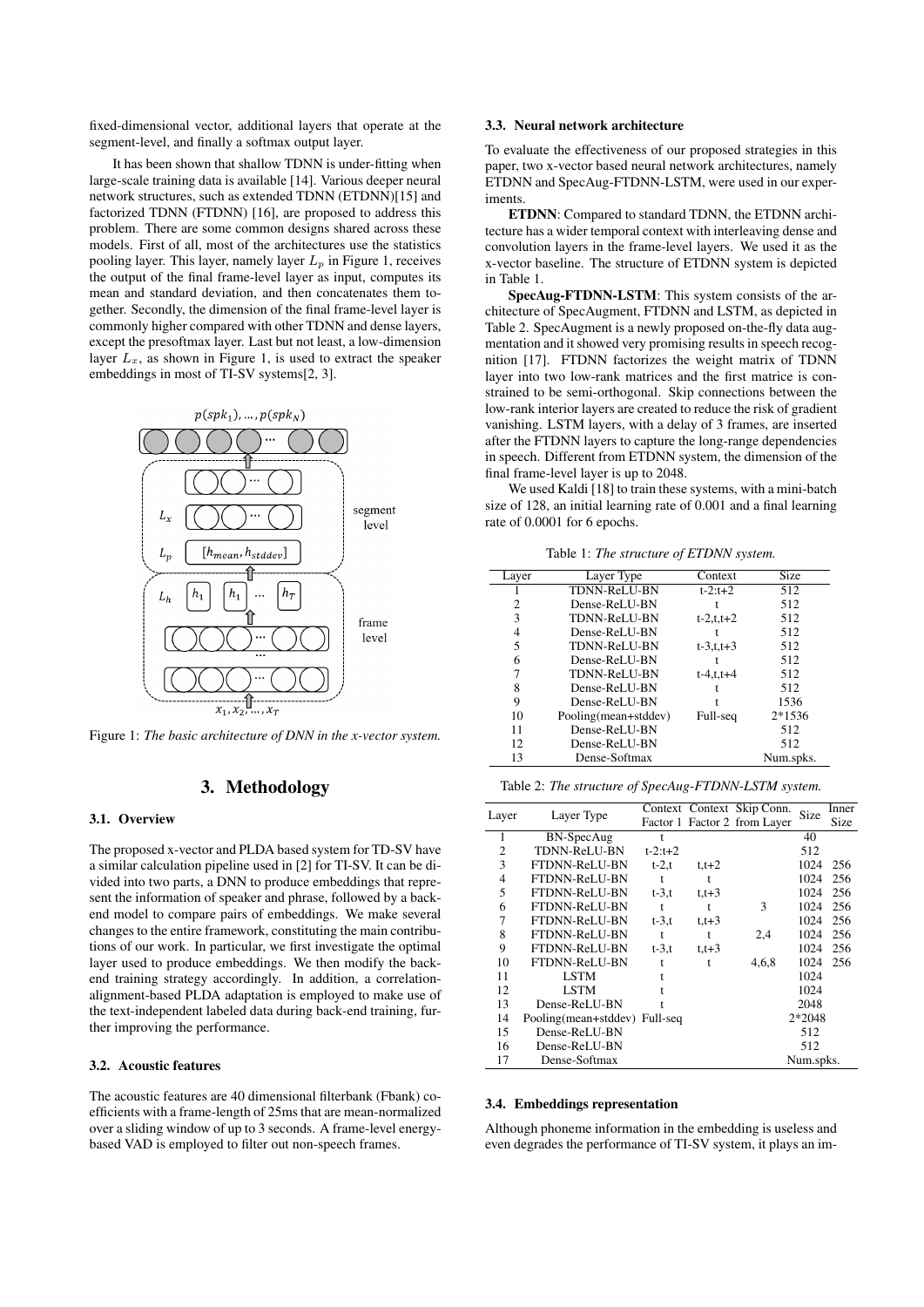portant role in TD-SV system. As Figure 1 shows, based on a large amount of data, this network is trained to distinguish between speakers in the training set. The TDNN layers in framelevel focus on local feature extraction. The statistics pooling layer aggregates the high-level feature to a fixed-dimensional vector. The segment-level layers is used to capture speaker characteristics and eliminating irrelevant information. Therefore, the closer to the output layer, the less phoneme information.

Since it is also important to capture speaker characteristics over the entire utterance, we do not consider the frame-level layer to extract embeddings. We focus on the statistics pooling layer and the first dense layer in segment-level. There are four kinds of embeddings used in our experiment.

emb-xvector: Embeddings are extracted at layer  $L_x$ , before the nonlinearity.

emb-pool: Embeddings are extracted at statistics pooling layer, consist of the mean and standard deviation statistics of the output of layer  $L_h$ .

emb-mean: Embeddings are extracted using  $h_{mean}$ , the mean statistics of the output of layer  $L_h$ .

**emb-stddev**: Embeddings are extracted using  $h_{stddev}$ , the standard deviation statistics of the output of layer  $L<sub>h</sub>$ .

We evaluate emb-mean and emb-stddev respectively for two reasons. On the one hand, the mean statistics are difficult to make use of high-order information compared with standard deviation. On the other hand, the back-end models, including LDA and PLDA, generally assume that the distributions of embeddings are homogeneous Gaussian in the latent space. When we concatenate the statistics, it may fall into the problem of non-homogeneity and non-Gaussianality [19].

#### 3.5. Back-end training strategy

We first train the back-end models using text-dependent dataset. After extracting the embedding as mentioned above, a simple yet effective operation is to modify the training labels of LDA and PLDA models. While the TI-SV system only uses the speaker tag as labels, our TD-SV system generates the news labels by combining both of the speaker tag and phrase tag, namely different phrases from the same speaker are considered as different labels.

In our experiment, we use a subset of Deepmine training set, totally about 863 speaker with a fixed set of ten different phrases, to train the back-end models. There are 8630 classes of the back-end training data after modification. Similar to [2], the embeddings are centered, dimensionality reduced using LDA and length normalized. We adjust the output dimension of LDA based on the results of the development set.



Figure 2: *Flow Diagram of PLDA Adaptation*

### 3.6. PLDA Adaptation

It is well known that the performance of SV system benefits from large-scale in-domain data. However, it would be prohibitively expensive to collect large amount of in-domain data for every application, especially for TD-SV task. Nowadays, large amount of text-independent data, such as VoxCeleb, are public and available. In this section, we propose a PLDA adaptation method that use both of TI-SV and TD-SV labeled data.

As shown in Figure 2, the vital components of our backend model include CORAL transform and PLDA interpolation. During training, the embeddings extracted from the TI-SV and TD-SV training set are centered respectively and two LDA models are trained. While the model with TI-SV data only makes use of the speaker label, the other one with TD-SV data utilizes both of the speaker and phrase label using the strategy described in section 3.5. The CORAL is used to minimize the covariance distance between the TI-SV and TD-SV data by whitening and re-coloring. We use the CORAL transformed vectors to train the PLDA. Finally, the adaptive PLDA is achieved by linearly interpolating the TI-SV covariance with the TD-SV covariance. For the CORAL transformation, it can be described as following equations:

$$
C_{ti} = \text{cov}(D_{ti}) + eye(size(D_{ti}, 2))
$$
  
\n
$$
C_{t4} = \text{cov}(D_{t4}) + eue(size(D_{t4}, 2))
$$
\n(2)

$$
u_{td} = \text{cov}(D_{td}) + \text{eye}(size(D_{td}, 2)) \tag{2}
$$

$$
D'_{ti} = D_{ti} * C_{ti}^{-1/2} * C_{td}^{1/2}
$$
 (3)

Where  $D_{ti}$  and  $D_{td}$  are the length normalized (LN) vectors after LDA projection.  $D'_{ti}$  is the CORAL transformed vector of TI-SV dataset.

During test, the embeddings are centered and dimensionality reduced using the model trained from TD-SV data.

### 4. Experiment

#### 4.1. Training data

Our experiments are based on the text-dependent task of SDSVC 2020. The training data consists of Voxceleb1 [20], Voxceleb2 [21] and the training partition of DeepMine dataset [22].

To assess the performance of our proposed back-end training strategy, we only used Voxceleb1 and Voxceleb2 (totally 1,108,467 utterances from 7,363 speakers) to train the frontend extractors, since the DeepMine training set are considered as in-domain data. The data augmentation techniques described in [3] are applied.

To train the back-end models, we used Voxceleb1, Voxceleb2 and DeepMine training set. The Voxceleb datasets are considered as TI-SV labeled dataset and used for the adaptation of PLDA. DeepMine training set is a TD-SV labeled data that contains 963 speakers with a fixed set of ten Persian phrases, which is similar to Part1 of the RedDots [23]. We splited the DeepMine training set into two parts, with 863 speakers (89,801 utterances) as training set and 100 speakers (11,262 utterances) as development set for tuning parameters.

#### 4.2. Evaluation

System performance is assessed on the evaluation of SDSVC 2020. The evaluation set is also drawn from DeepMine dataset with a fixed set of ten phrases, but it consists of five Persian and five English phrases. For each trial, model enrollment is done in a phrase and language-dependent way using three utterances.

The performance is reported in terms of equal error rate (EER) and the normalized detection cost function (MinDCF) as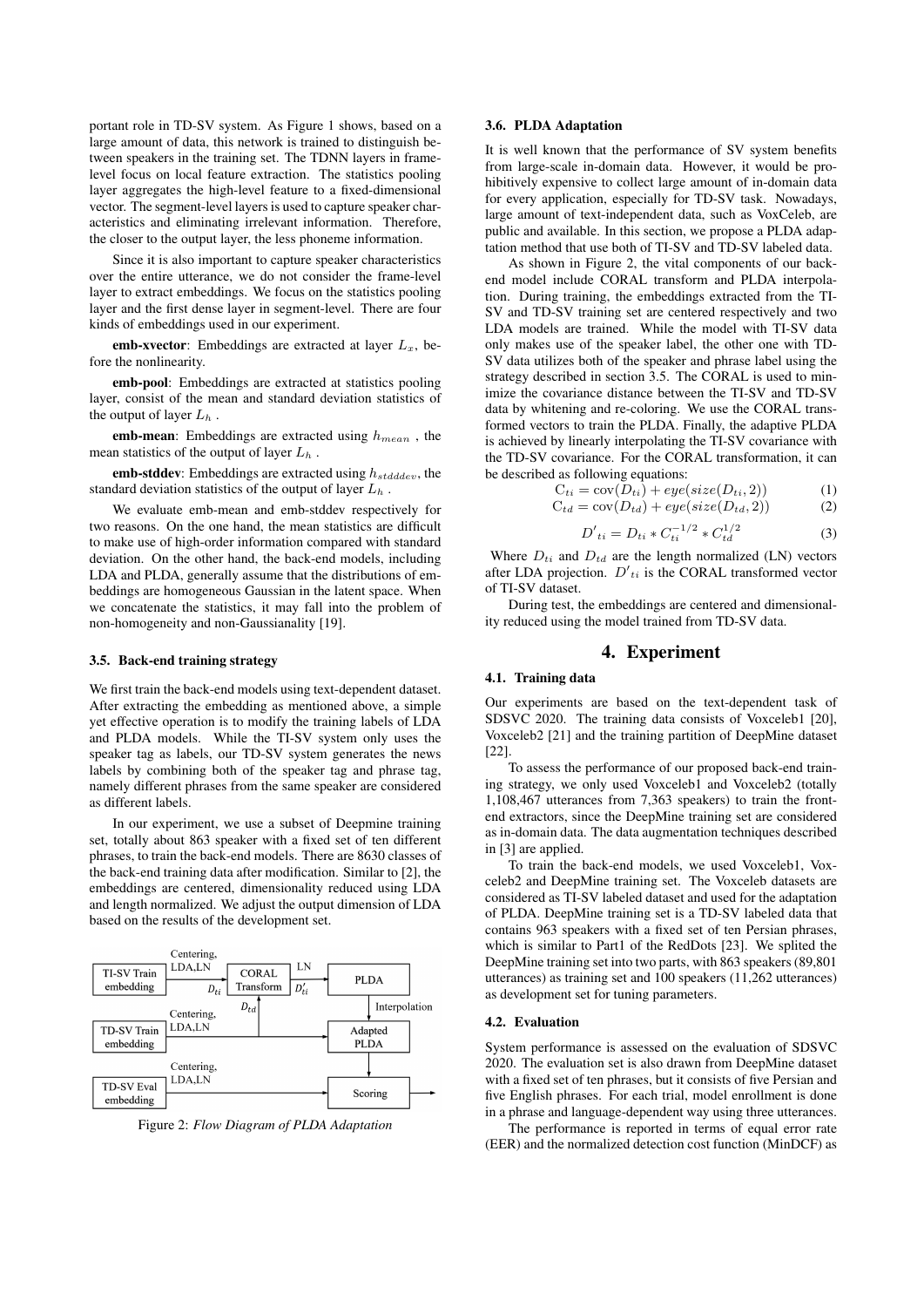defined in SRE08 with  $C_{miss} = 10$ ,  $C_{False}$  Alarm = 1 and  $P_{Target} = 0.01$ .

In addition, the score distribution is shown with Boxplot. Four kinds of trials, namely Imposter-Wrong(IW), Imposter-Correct(IC), Target-Wrong(TW), and Target-Correct(TC) are reported respectively [11].

Table 3: *The results (EER (%) / MinDCF) of ETDNN and SpecAug-FTDNN-LSTM with cosine similarity measurement on the evaluation set.*

| Embedding   | <b>ETDNN</b>   | SpecAug-FTDNN-LSTM |
|-------------|----------------|--------------------|
| emb-xvector | 15.86 / 0.8490 | 14.84 / 0.8245     |
| emb-mean    | 13.15 / 0.5772 | 14.01 / 0.6010     |
| emb-pool    | 10.71/0.5124   | 11.06/0.5101       |
| emb-stddev  | 10.05 / 0.5033 | 9.84 / 0.4738      |

Table 4: *The results (EER (%) / MinDCF) of ETDNN with PLDA back-end on the evaluation set.*

| Embedding   | original     | modified                    | adaption                    |  |
|-------------|--------------|-----------------------------|-----------------------------|--|
| emb-xvector | 11.02/0.6507 | 2.73 / 0.1405 2.60 / 0.1318 |                             |  |
| emb-mean    |              |                             | 2.58/0.1124 2.49/0.1085     |  |
| emb-pool    | $\equiv$     |                             | 2.48 / 0.1032 2.41 / 0.0982 |  |
| emb-stddev  |              |                             | 2.15/0.0884 2.11/0.0856     |  |

Table 5: *The results (EER (%) / MinDCF) of SpecAug-FTDNN-LSTM with PLDA back-end on the evaluation set.*

| Embedding   | original                                   | modified | adaption                    |
|-------------|--------------------------------------------|----------|-----------------------------|
| emb-xvector | 11.27 / 0.6682 2.53 / 0.1333 2.43 / 0.1258 |          |                             |
| emb-mean    | $\overline{\phantom{0}}$                   |          | 2.37/0.0956 2.28/0.0908     |
| emb-pool    |                                            |          | 2.39 / 0.0953 2.28 / 0.0884 |
| emb-stddev  | $\equiv$                                   |          | 1.98 / 0.0743 1.93 / 0.0714 |

Table 6: *The SDSVC baselines and the results of SpecAug-FTDNN-LSTM system on the evaluation set.*

| System                      | $EER(\%)$ | MinDCF |
|-----------------------------|-----------|--------|
| SDSVC x-vector baseline     | 9.05      | 0.5290 |
| SDSVC i-vector/HMM baseline | 3.49      | 0.1464 |
| SpecAug-FTDNN-LSTM(our)     | 1.72      | 0.0625 |

#### 4.3. Experimental setup and results

We first compared the embedded layers used to produce embeddings using cosine similarity measurement. The embeddings were centered and normalized, and then the inner dot products were computed. As shown in Table 3, it achieved the best results for both MinDCF and EER by using the standard deviation statistics as embeddings for both ETDNN and SpecAug-FTDNN-LSTM systems. The mean statistics with less discrimination even degraded the performance of statistics pooling layer based systems. Figure 3 depicts the score distributions with cosine similarity measurement in ETDNN system. It is shown that Imposter-Correct trials with consistent pass-phrases tended to achieve higher scores compared with Imposter-Wrong trials, especially using the standard deviation statistics as embeddings. Therefore, the standard deviation statistics contain more content information than the first dense layer in segment-level.

We then evaluated the proposed approach that modifying the back-end training labels and the strategy of PLDA adaption. The dimension of LDA projection was set to 512 for all the systems in Table 4 and Table 5. As shown in the first line of Table 4, three systems used the same DNN extractor namely ETDNN and the embeddings were extracted using emb-xvector layer. With different back-end training labels, the modified pipeline significantly outperforms the original one. Figure 4 depicts the



Figure 3: *Boxplot of score distributions with cosine similarity measurement in the development set using ETDNN system.*



Figure 4: *Boxplot of score distributions with PLDA back-end in the development set using ETDNN system.*

score distributions with PLDA back-end in ETDNN system. Our proposed approach obviously increased the gap between the Target-Correct and Target-Wrong trials, making them to be better distinguished. Table 4 and Table 5 also summarize the performance of PLDA adaption as described in section 3.6. As can be seen, the PLDA adaptation achieved better performance in four kinds of embeddings in both ETDNN and SpecAug-FTDNN-LSTM systems.

Finally, we compared our SpecAug-FTDNN-LSTM system with the SDSVC baselines [8] on the evaluation set. As shown in Table 6, the performance of SpecAug-FTDNN-LSTM system is further improved by increasing the dimension of LDA projection to 1500. Overall, our best single system significantly outperforms both x-vector and HMM based i-vector baselines, reducing the EER about 81% and 51% respectively, and the MinDCF about 88% and 57% respectively.

## 5. Conclusion

In this paper, we investigated the pipeline based on x-vector and PLDA for short-duration text-dependent speaker verification. Our findings are:

- The statistics pooling layer, especially the standard deviation statistics, contains more content information than the first dense layer in segment-level.
- Back-end models are important for text-dependent speaker verification system. It is useful to extend the labels from speaker-id to a mixture of speaker-id and phrase-id, namely different phrases from the same speaker are considered as different labels.
- Correlation alignment based adaptation enable the textdependent speaker verification system to make better use of text-independent labeled data.
- The result of SpecAug-FTDNN-LSTM system outperforms the ETDNN and HMM based i-vector systems significantly.

For reasons of space, we only reported the single system that used the out-of-domain dataset to train the DNN extractors. Our submission to the challenge showed that the performance could be further improved by using deeper neural network and combining the DeepMine dataset during training[24].